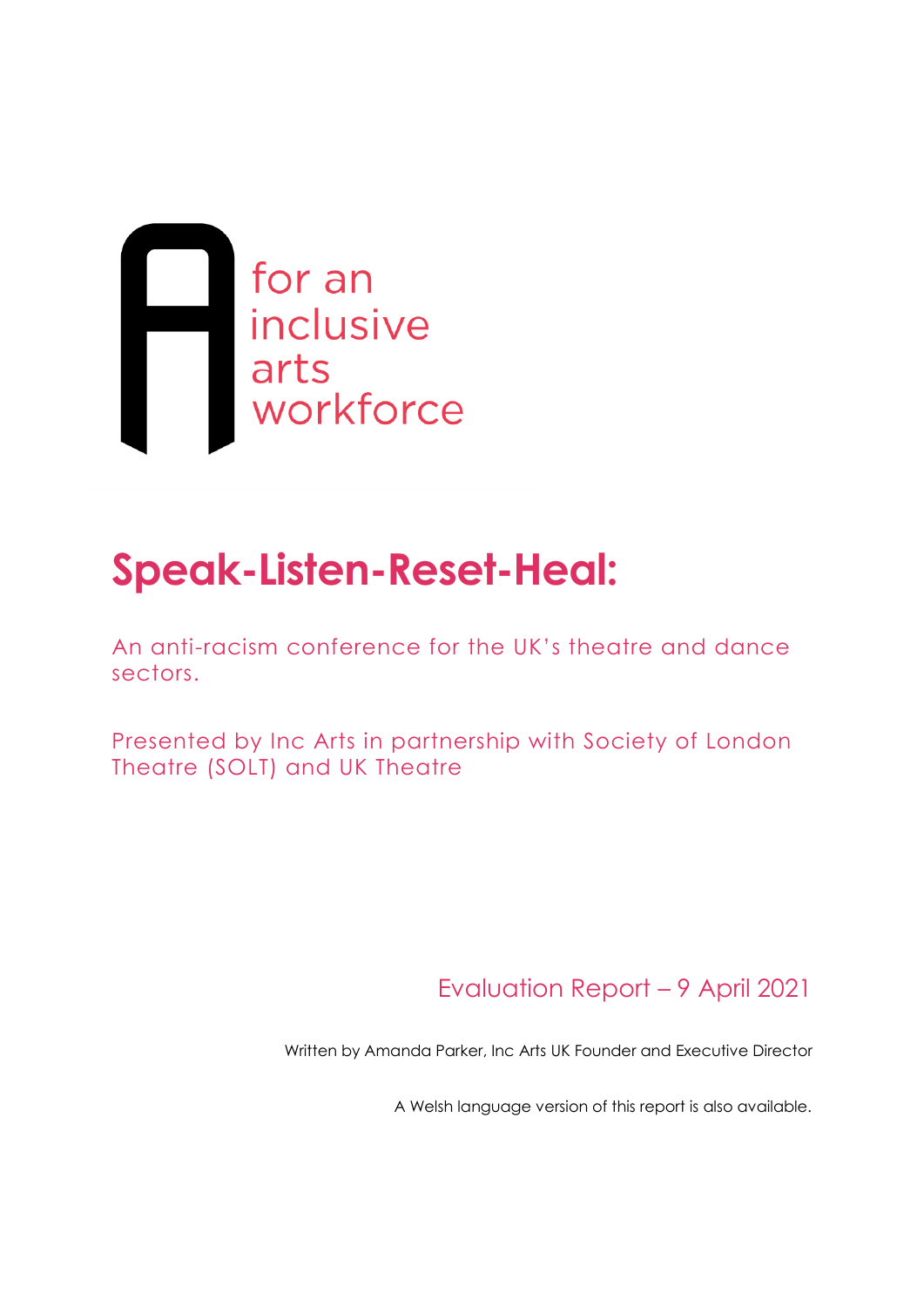

# Table of Contents

| Feedback from Session 1: What aspect of the session was of most value to you? 15 |  |  |
|----------------------------------------------------------------------------------|--|--|
|                                                                                  |  |  |
|                                                                                  |  |  |
|                                                                                  |  |  |
|                                                                                  |  |  |
|                                                                                  |  |  |
|                                                                                  |  |  |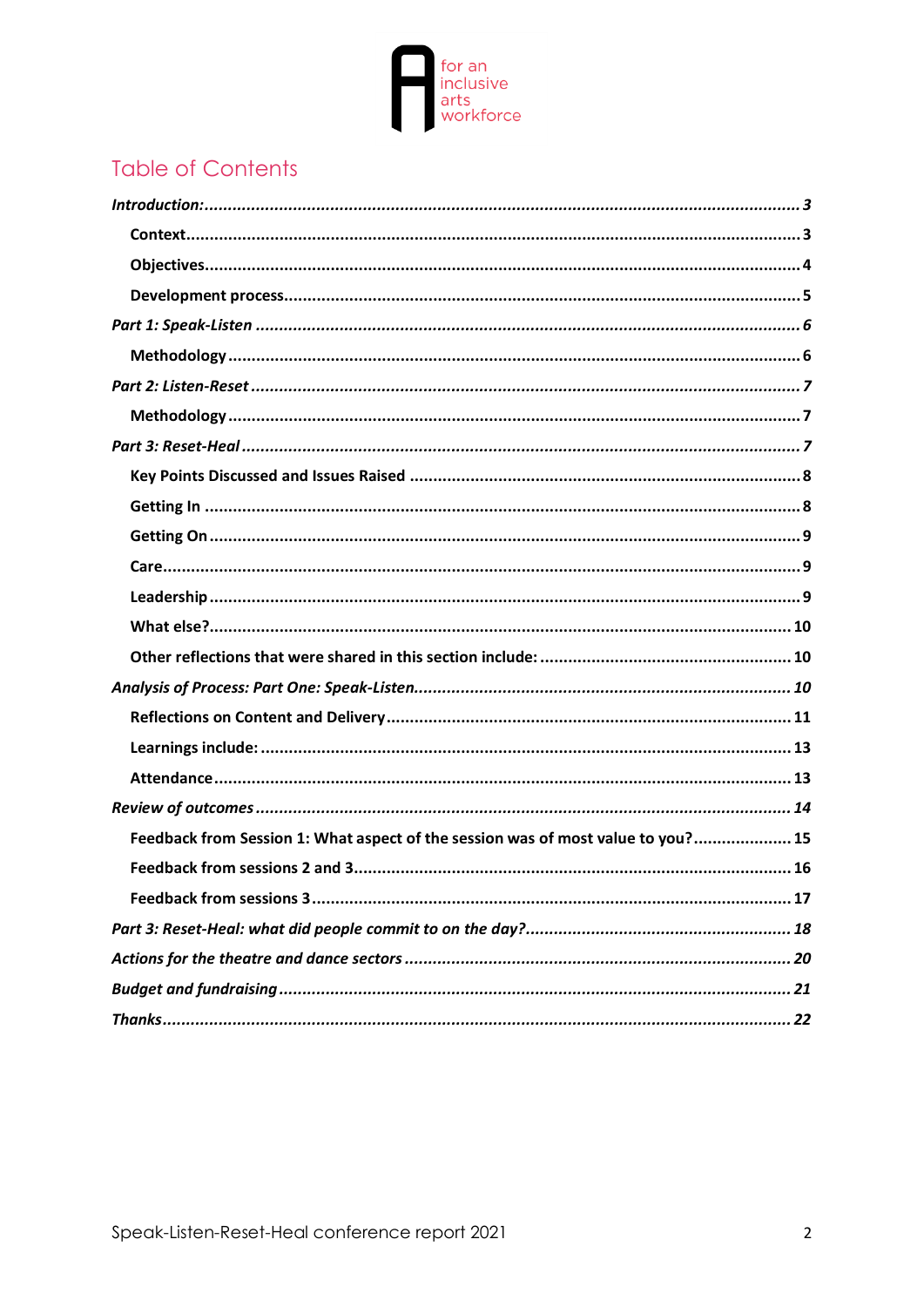

# <span id="page-2-1"></span><span id="page-2-0"></span>Introduction: **Context**

Racism is not new, nor is the public commitment to making positive change.

The campaigning of 2020 is built on the work of the centuries of human and civil rights advocacy. We acknowledge the work that takes place today is not possible without the achievements of those who've gone before.

In May 2020 the murder of George Floyd in the US focused the world's attention on global systemic and institutional racism. There are hundreds of George Floyds, and Breona Taylors. Both bodies and spirit are killed through racism.

Throughout the summer of 2020 leaders of the UK's theatre and dance sectors shared across social media public statements of solidarity with Black people worldwide and made explicit a desire to take positive, anti-racist action.

Black, Asian and ethnically diverse people working in the theatre and dance sectors experienced a collective dissonance: creatives articulated the vast disparity between statements of intent made by arts and cultural leaders and venues, and the lived reality of their own experiences of racism in the sector.

Both non-diverse sector leaders and the ethnically diverse arts workforce identified a deep gap in understanding: between the lived experience of racism, and individuals' responsibility and complicity in causing and sustaining systemic racism.

For those who have experience of racism, summer 2020's pandemic and subsequent lockdown brought with it a worldwide expression of grief and trauma resulting from experiencing racism. For those without lived experience of racism, lockdown afforded space for personal reflection and highlighted opportunities for shared support and further learning.

In November 2020 3,000 of the UK's theatre and dance sector leaders and workforce attended the Speak-Listen-Reset-Heal anti-racism conference.

The conference was devised by people with lived experience of racism and aimed at everyone working in the arts.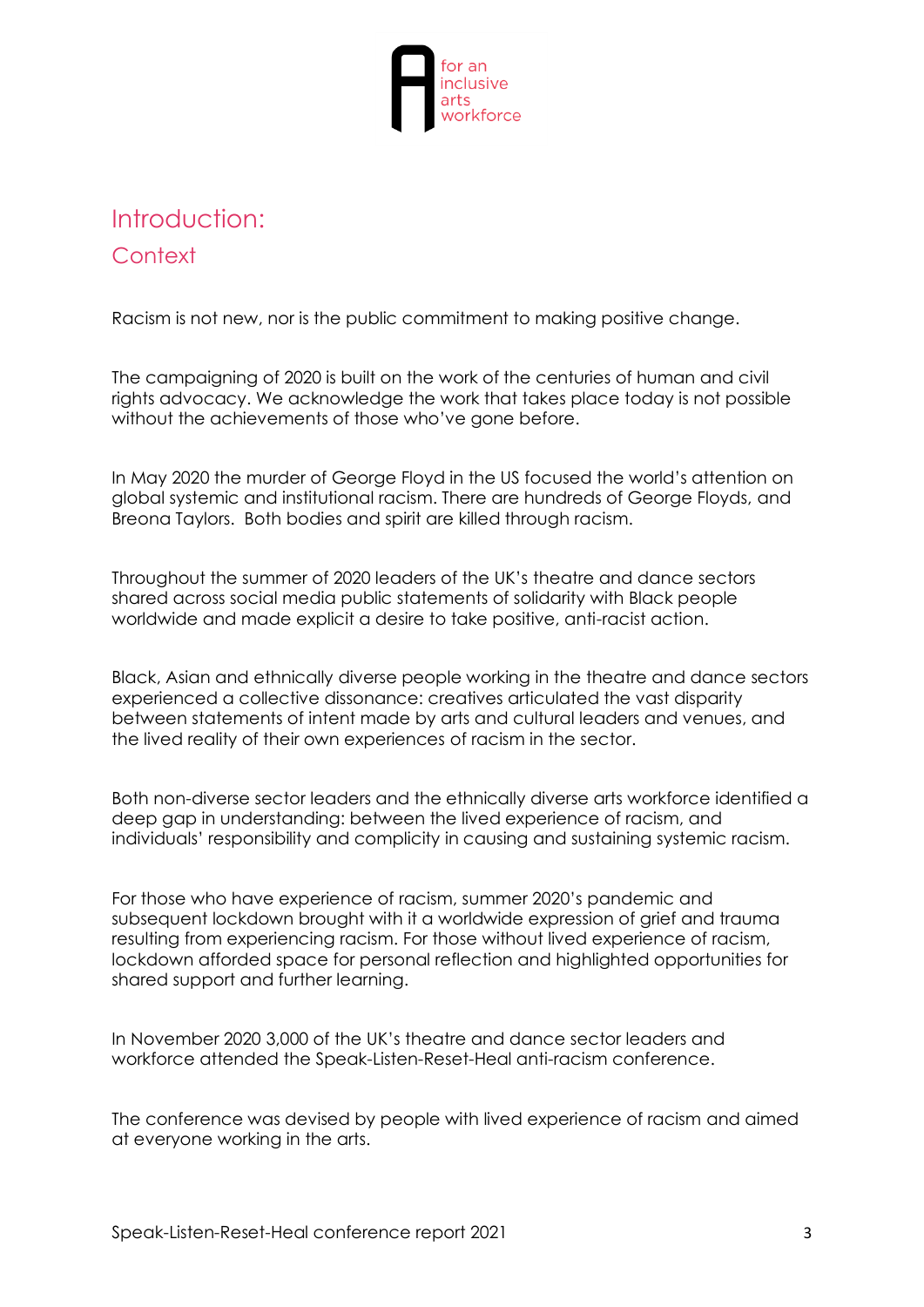

The conference consisted of 3 sessions: Part 1: Speak-Listen, Part 2: Listen-Reset and Part 3: Reset-Heal, and took place on Thursday 29th October, Tuesday 3rd, 10th and 24th November 2020.

The conference was presented by Inc Arts in partnership with Society of London Theatre (SOLT) and UK Theatre.

In solidarity and support a range of organisations, industry bodies and individuals came forward to support this conference as partners, and together they donated £46,000 to enable this conference to take place.

Major Sponsors were SOLT/UK Theatre, Tali Pelman, Dear Evan Hansen, Ambassador Theatre Group (ATG) and Arts Council of Wales.

In addition, Sponsors of the Conference were Community Leisure UK, Creu Cymru, Delfont Mackintosh Theatres, Federation of Drama Schools, Federation of Scottish Theatre, One Dance UK and Theatres Trust.

The Conference partners were Arts Marketing Association (AMA), Independent Theatre Council (ITC) and The Musician's Union (The MU).

## <span id="page-3-0"></span>**Objectives**

The objectives of the conference were:

- To aid understanding of the factors affecting inclusive engagement.
- To aid understanding of the roles individuals and organisations play in promulgating and reinforcing racist harm
- To give the theatre and dance sectors an understanding of what they might do to facilitate full engagement with ethnically diverse workers in order for them to reach their full potential.
- To provide a space for those affected by racism to share their experiences with a view to informing change
- To create space for theatre and dance sector leadership to engage directly and openly with tackling racism in the sector
- To bring the theatre and dance sectors together in a moment of solidarity to reflect on issues of racism within their respective sectors and collectively start a process of sector-wide anti-racist action

And through this, the longer-term objective and longer-term outcome of the conference is:

• To effect real changes through focusing on practical applications of inclusion and diversity.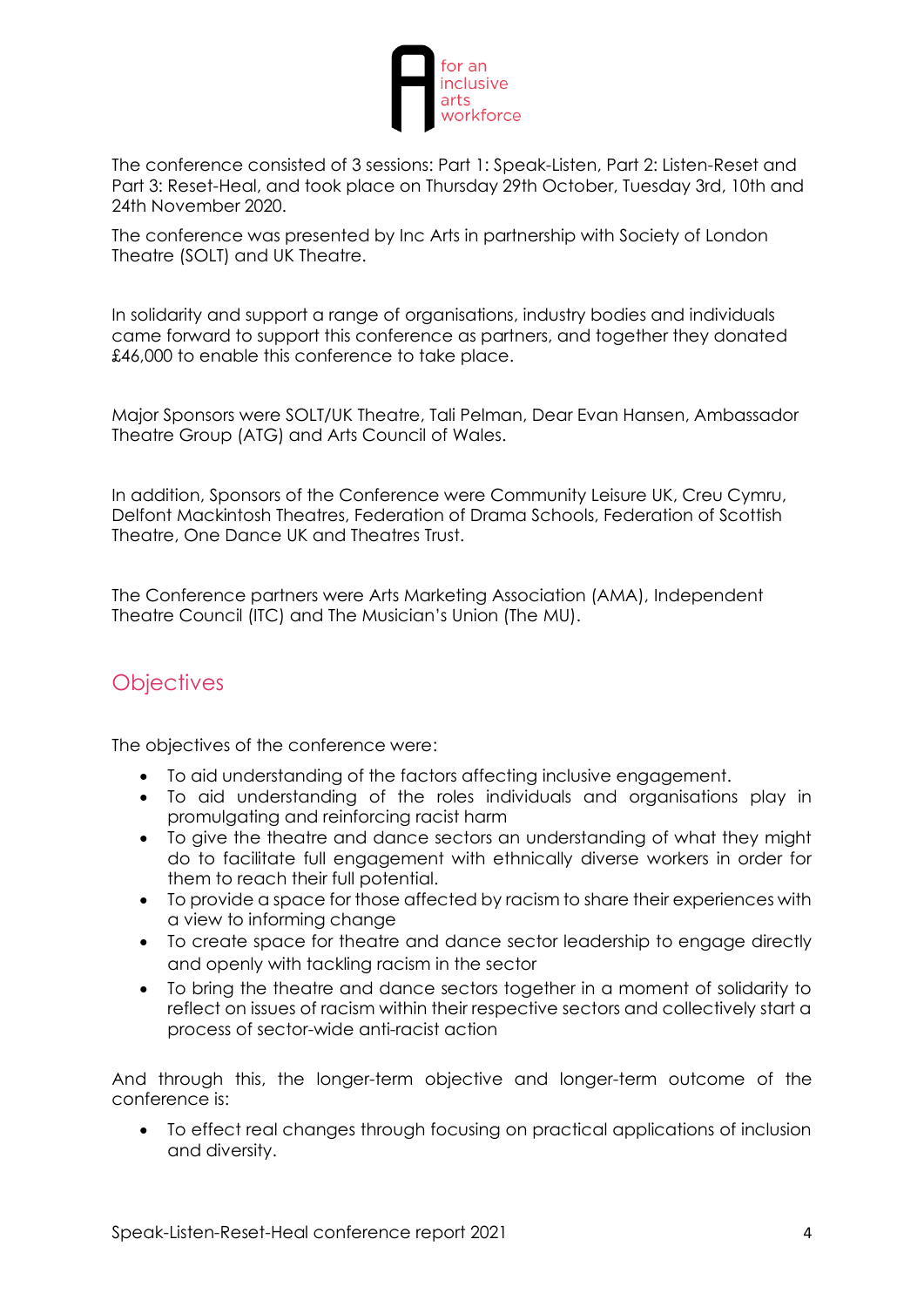

#### <span id="page-4-0"></span>Development process

Discussions for the conference began in June 2020, with Amanda Parker/Inc Arts approaching SOLT/UK Theatre about running an action-based session, and Kobna Holdbrook-Smith and Tali Pelman keen to develop a 'truth & healing'-type structure similar to the process recently undergone by the Broadway Advocacy Coalition.

Amanda Parker/Inc Arts were project leads, supported by the core project group of Kobna Holdbrook-Smith, Tali Pelman, Sebastian Cater (UK Theatre) and Miriam Nicholson-Butcher (UK Theatre). Additional team members were brought in as the project event dates neared, including Carole Eldrich, Nafeesah Butt, and Philip Marken. A full team of event support staff were recruited for each event, with over 50 paid staff working across all 3 sessions overall.

An initial desire to hold the conference in August 2020 was adjusted to October/November 2020, to allow for additional project planning and marketing time.

Inc Arts were responsible for the overall conference format, content, structure, staffing, operational execution and delivery, and this evaluation report.

SOLT/UK Theatre were responsible for conference administration support, fundraising, budget reconciliation and marketing communications to its membership.

Regular project meetings were held during this period, working around project members' availability, at a time when SOLT/UK Theatre was operating at reduced capacity due to many staff being full or part-furloughed due to the pandemic.

It was decided quite early on in the process that the conference sessions would not be available to view after the event as a recording, to create a 'safe' space for all participants, encourage all sector workers to attend each event on the dates when they occur, and to create a moment when the whole sector was focussed on one important issue.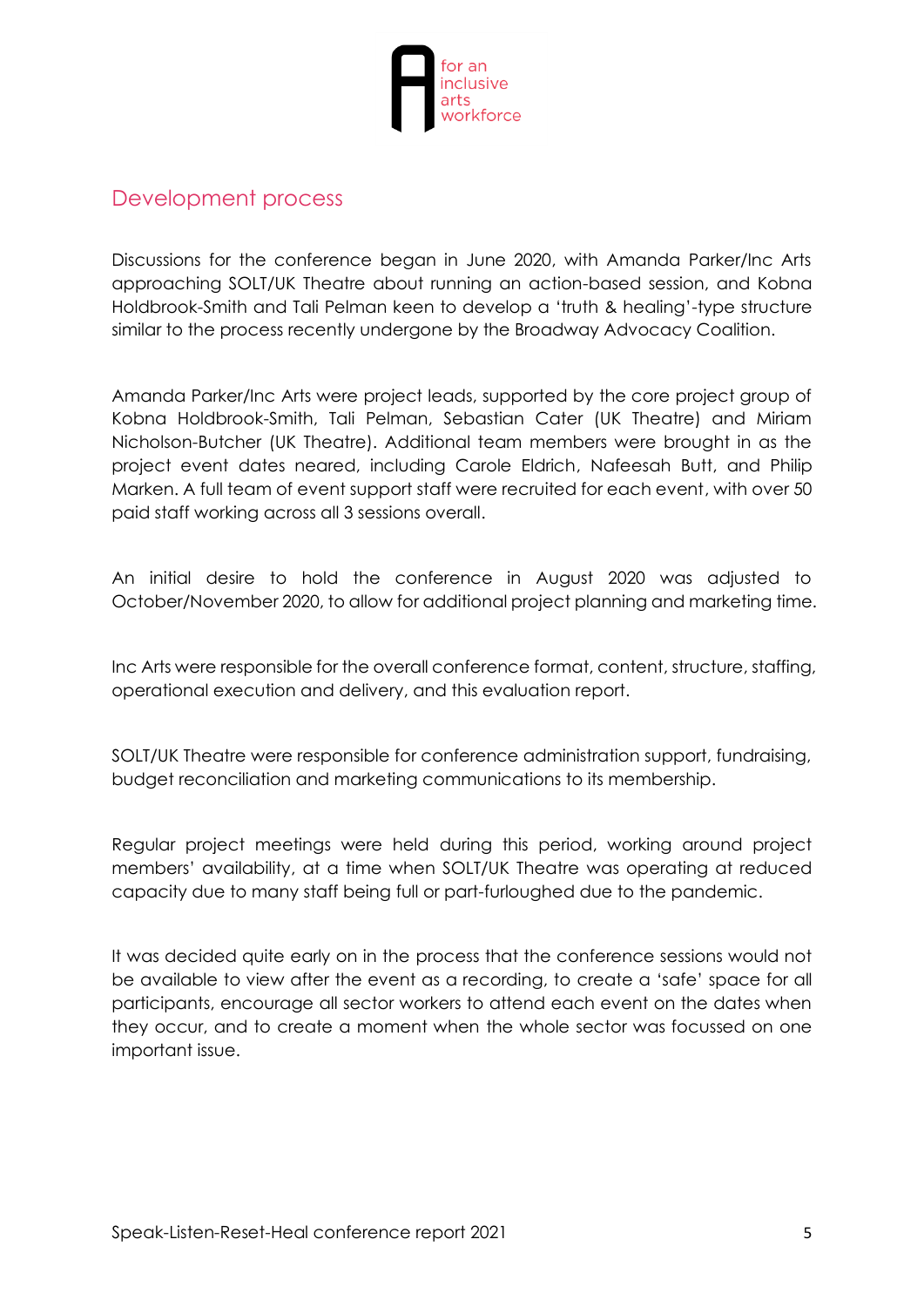

# <span id="page-5-0"></span>Part 1: Speak-Listen

Part 1 of the conference was exclusively for people working in the arts who have lived experience of racism.

### <span id="page-5-1"></span>**Methodology**

Over 2 days in four separate sessions across October and November 400 Black, Asian and ethnically diverse industry workers met in a series of Zoom meetings, to share in a safe and confidential space their experiences of racism in the sector.

Through desk-based research, those registering to attend were checked to ensure that the space remained exclusively and confidentially for people of lived experience of racism.

The highest priority was given to supporting the emotional wellbeing of all attendants: each session was staffed by a team of psychotherapists and counsellors, provided by Chanua Health Services, Liverpool. Attendants were able to book 1-1 sessions in advance or request a session with a counsellor at any time during and immediately after the meeting.

The creation of a confidential supportive space was vital. All attendants respected the social media blackout that was a condition of attendance.

Attendants were invited to give testimony anonymously and separately from the zoom platform, or directly to Inc Arts if they preferred.

The session stressed anonymity for all: identification of individuals or organisations would be removed before sharing testimony elsewhere.

Testimony was gathered in the main space; 1-1 counselling support remained confidential.

All attendants were offered free additional mental health support to take place after the testimony sessions (Part 1 of the conference), and after the end of the conference itself.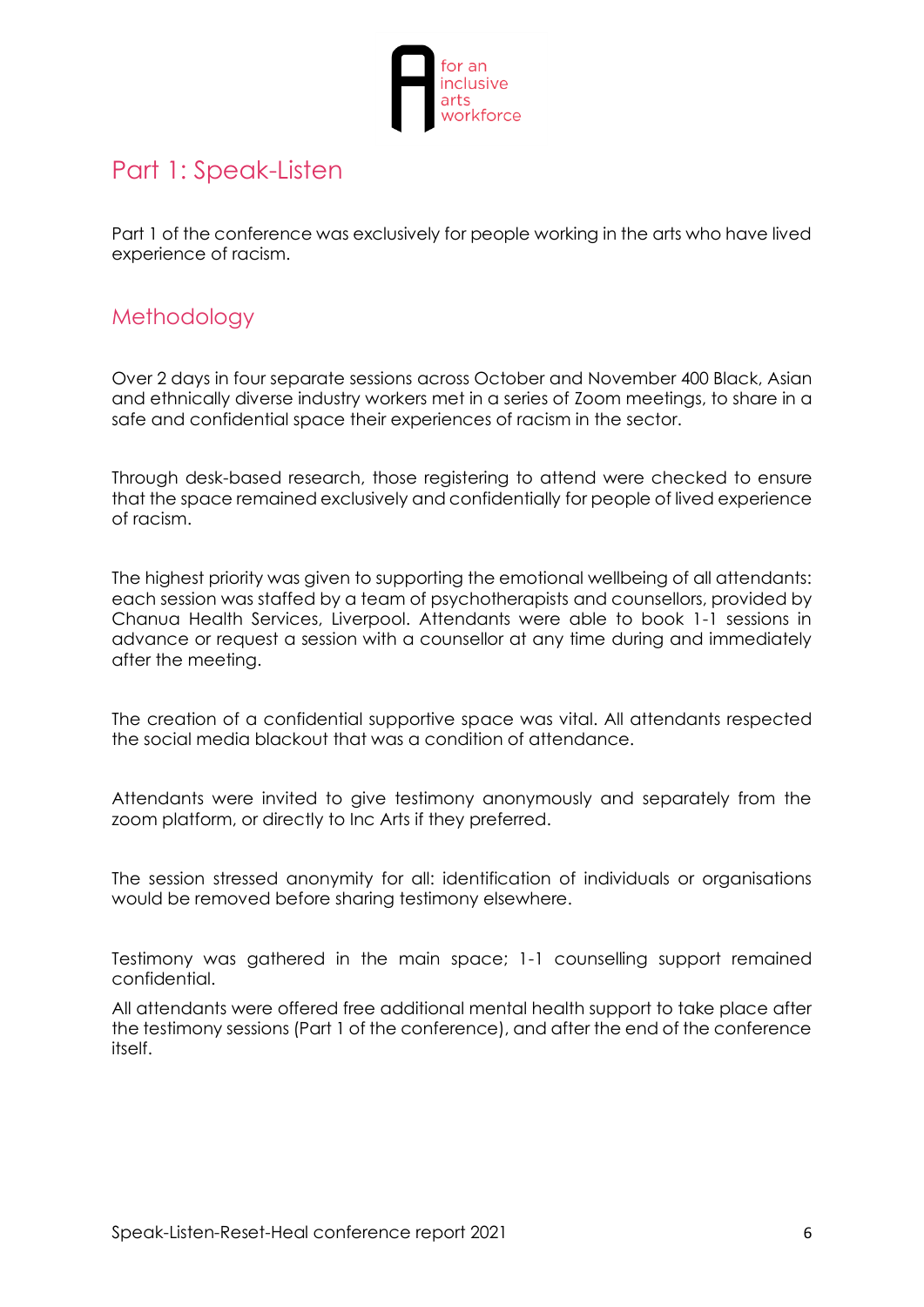

# <span id="page-6-0"></span>Part 2: Listen-Reset

The second was open to anyone in the sector interested in meaningful changes, and senior management, decision-makers and board members from all areas of the sector were actively encouraged to attend, and to come with an open mind.

## <span id="page-6-1"></span>**Methodology**

Testimony from Part 1 was read out by actors to ensure anonymity, and all identifying characteristics and observations were removed to protect identities of both those harmed and those who had caused harm.

A preview of the new film series from Blackstage UK [\(https://blackstageuk.com/\)](https://blackstageuk.com/) was played to give additional insight into the experience of Black and ethnically diverse theatre workers. This trailer can be viewed here [\(https://youtu.be/u6tWYP7VD14\)](https://youtu.be/u6tWYP7VD14), and an additional 30 films are being released in the coming months on their YouTube channel [\(https://www.youtube.com/channel/UCdVGiexRzN-5IEcQhypFdCQ\)](https://www.youtube.com/channel/UCdVGiexRzN-5IEcQhypFdCQ).

The sessions gave individuals strategies for hearing and processing negative feedback, and included breathing strategies and offered different approaches to listening to sometimes harrowing testimony in order to fully engage with the content.

Participants were asked to keep cameras on as much as possible and the 'Chat' function was used to share instructions throughout the session. Following technical issues during Part 2, breakout rooms were not used, however an additional platform, Sli.do was used during Session 3 for participants to voice and share questions, concerns and observations from the sessions. Sli.do was also used to poll reactions and responses to suggestions that were formed by the Inc Arts team as a result of the testimony shared in Part 1.

# <span id="page-6-2"></span>Part 3: Reset-Heal

The sessions for Part 3 followed up on the insights gained in Part 2. Sessions were open to anyone in the sector interested in meaningful changes, and senior management, decision-makers and board members from all areas of the sector were asked to read through a list of suggestions to decide which they felt able to commit to, and to explore what time frame they would consider for taking action.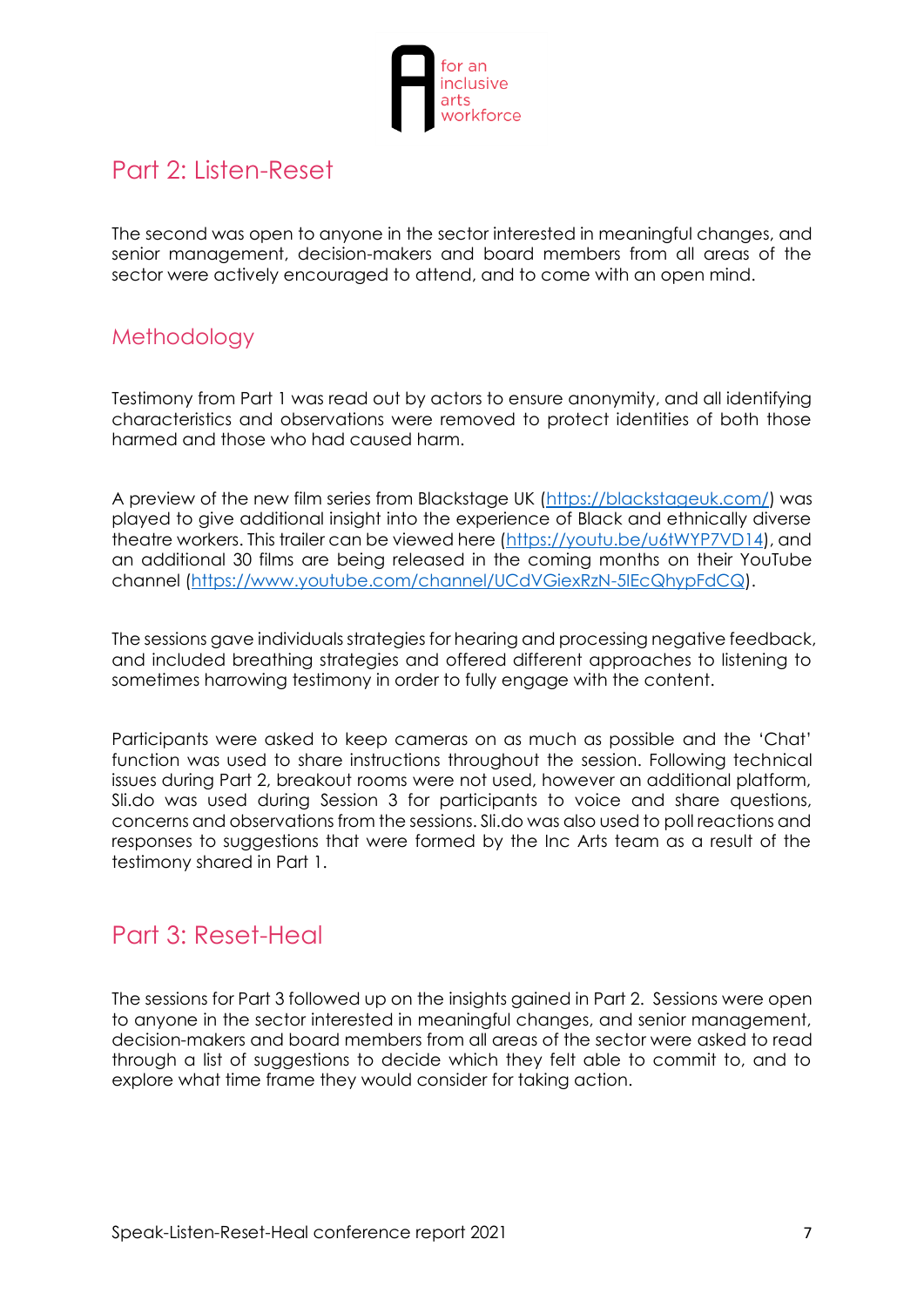

#### <span id="page-7-0"></span>Key Points Discussed and Issues Raised

Across Parts 1, Parts 2 and Parts 3 of the conference, the discussion was framed consistently across five themes. Discussions were grouped into the following themes:

- Getting Into the sector
- Getting On in the sector (promotion, and the type of work engaged in)
- Care (who had taken care of who? Where had there been a failure of care?)
- Leadership (the impact of leaders, experiences of leadership, and experiences of having leadership roles)
- What Else? a theme to reflect on issues not captured in the other 4 themes.

There were a wide range of responses in Part 1 (testimony shared), and in Part 3 (responses to actions for reflection and consideration). Part 2 was a session for listening and reflection, and therefore had no recorded responses from attendants. Part 3 allowed attendants to ask questions anonymously, and some of the questions posed by attendants are shared in this report.

As a condition of sharing confidences, we guaranteed that testimony gathered in Part 1 would only be shared within the conference. Included in this evaluation report are a summary selection of the kinds of behaviours and experiences shared by the attendants.

A small number of participants gave their consent to have their testimony shared beyond the conference – excerpts of this testimony are featured in the Inc Arts Unlock process [\(https://www.incartsunlock.co.uk/\)](https://www.incartsunlock.co.uk/) and the solutions offered in Inc Arts Unlock are based on the vast wealth of testimony shared.

## <span id="page-7-1"></span>Getting In

Issues discussed include – but are not exclusive to:

- Inappropriate behaviours during and after interview; including
- Being called to interview to ensure that at least one person who is not white is interviewed – but in the interview being asked questions relating to ethnicity and not skills, through to
- The interview panel expressing surprise when we walk into the audition or interview room, because our names don't reveal our ethnicity
- Failure to say goodbye at the end of the interview because of nonengagement with the interviewee
- Being mined for information about our ethnicity and then developing those ideas through others who don't have lived experience.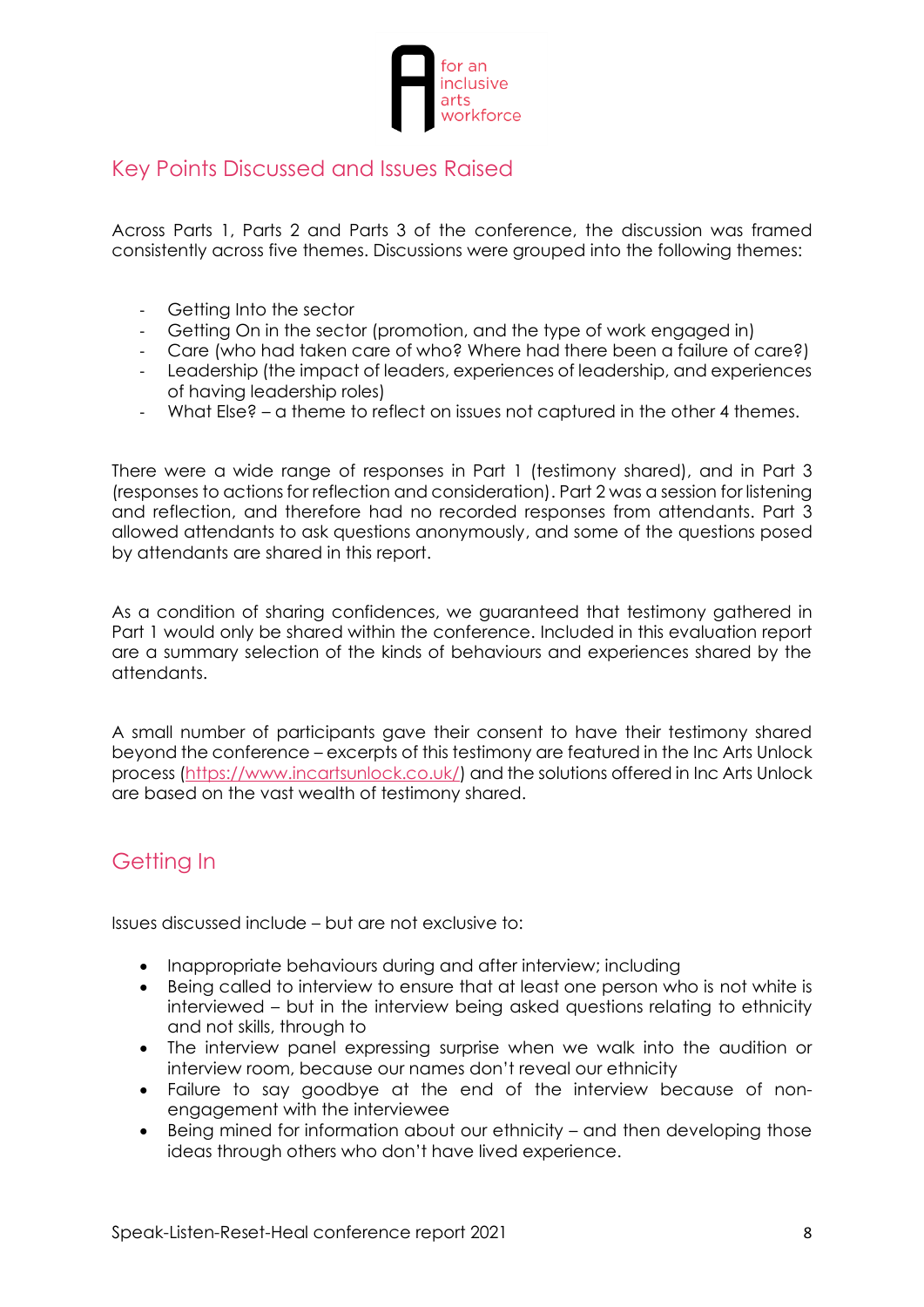

- Sharing feedback about a candidate not being a 'good fit' rather than considering how to make the workplace more inclusive for everyone
- Being invited to accept the job that candidates haven't applied for and doesn't match skills or experience, because organisations need help in reaching diverse audiences. Because all that is regarded is the candidate's ethnicity.

# <span id="page-8-0"></span>Getting On

Issues discussed include (but is not exhaustive to):

- Non-investment in skills development and asking respondents to train others and prioritise the investment in others
- Careers frozen or destroyed through speaking out against racism
- Invitations to work where ethnicity is needed and confining individuals to this work (and non-engagement beyond this)
- Respondents spoke of starting their own work, frustrated by the lack of agency, traction or progression in mainstream artistic offers, and reflecting on the surprise expressed by mainstream organisations on why their work does not attract wider audiences.
- Working with individuals over years, but never making them staff.
- Development and opportunities offered to people who look like their managers in terms of ethnicity and affinity.
- Poor treatment
- Organisations that start out diverse-led, and then are appropriated by white leaders.

#### <span id="page-8-1"></span>**Care**

- Instances of abuse, maltreatment, callous disregard, racially motivated and inappropriate behaviour, explicit and implicit prejudices were shared with the group.
- Inappropriate handling of complaints and grievances, and inappropriate regard for triggering, ignorance and hostility were also shared by many.

#### <span id="page-8-2"></span>Leadership

- A lack of leadership in tackling grievances
- Leaders behaving inappropriately
- Leaders demanding evidence and prioritising the perspectives of those they have affinity with
- A lack of engagement with, confidence in and respect for diverse leaders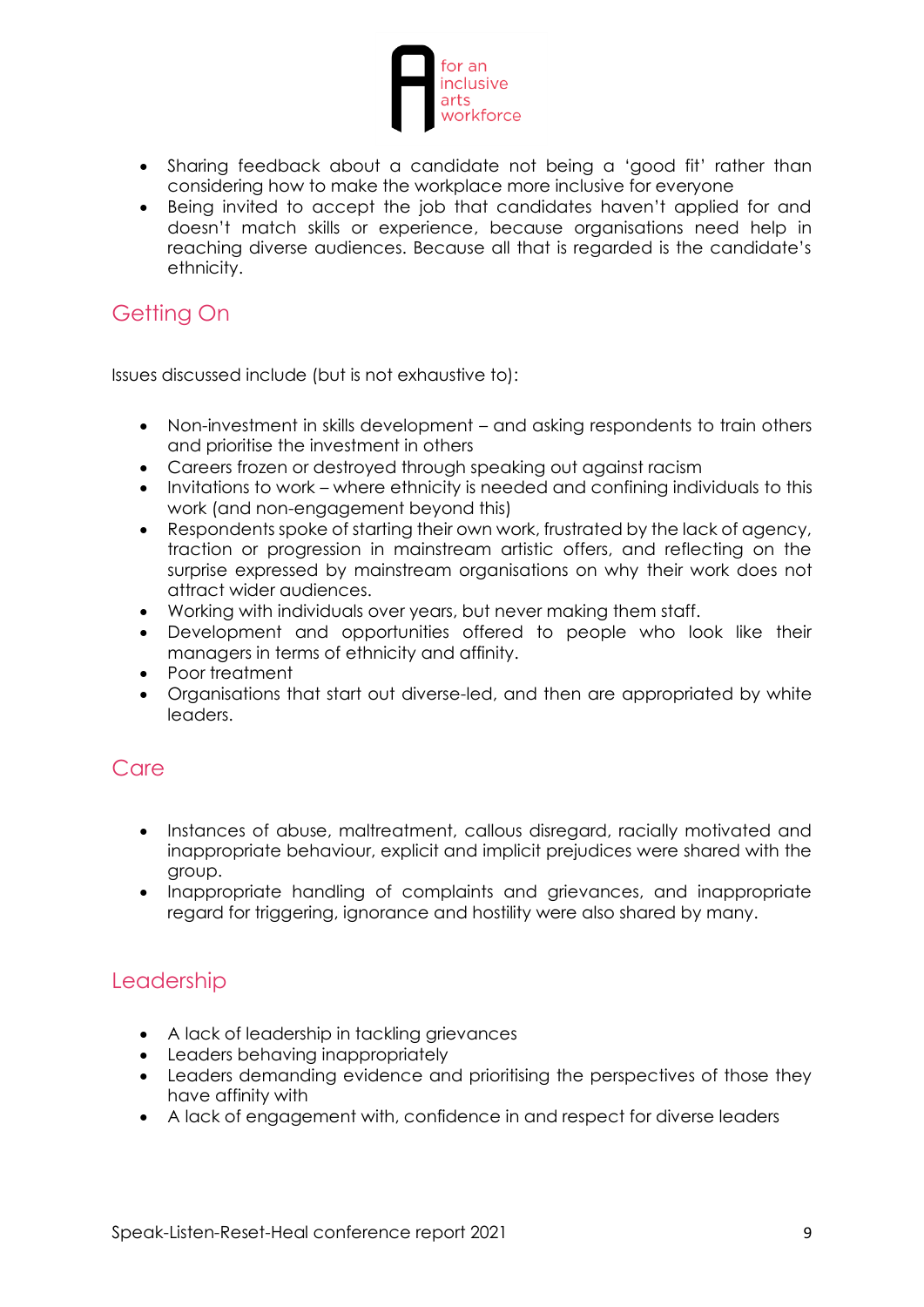

#### <span id="page-9-0"></span>What else?

The 'What else' theme allowed respondents to share any aspect of their experience that had not already been covered. Issues that arose here included:

- training
- compassion and compassionate leave
- grievances and hearings
- and funding processes and outcomes.

#### <span id="page-9-1"></span>Other reflections that were shared in this section include:

- Allies who take the space and appropriate
- Those who say they want to make change but want to control the process, and act as gatekeepers, rejecting anything that doesn't fit with their view of what inclusion should look like because it's not comfortable
- People who put themselves in the centre of the narrative and don't truly make space
- When others don't prioritise mitigating harm but continue to describe themselves as allies.
- Paying lip service to EDI and the *continuation of behaviours that lead to ethnically diverse people being harmed.*

## <span id="page-9-2"></span>Analysis of Process: Part One: Speak-Listen

The process was informed with care, dignity, respect and confidentiality at every stage of the process, and for all involved irrespective of ethnicity, seniority or history.

The process of reviewing through desk-based research the ethnic identity of attendants was also done with care: of the 8 people contacted to confirm whether they were of lived experience of racism (and therefore eligible to attend the closed testimony session), just one was of ethnically diverse heritage and objected to the questioning and our inaccurate surmise of ethnicity. The error was due to the respondent having the same name and working in the same sector as another person who came up in the desk research who was not ethnically diverse). The other 7 respondents respected and thanked the team for checking and redirecting them to the rest of the conference.

The importance of closed and confidential affinity group conversations around harm is a well-established process for eliciting deeper insights without causing further trauma. This process was augmented by the in-session care provided by psychotherapists and counsellors.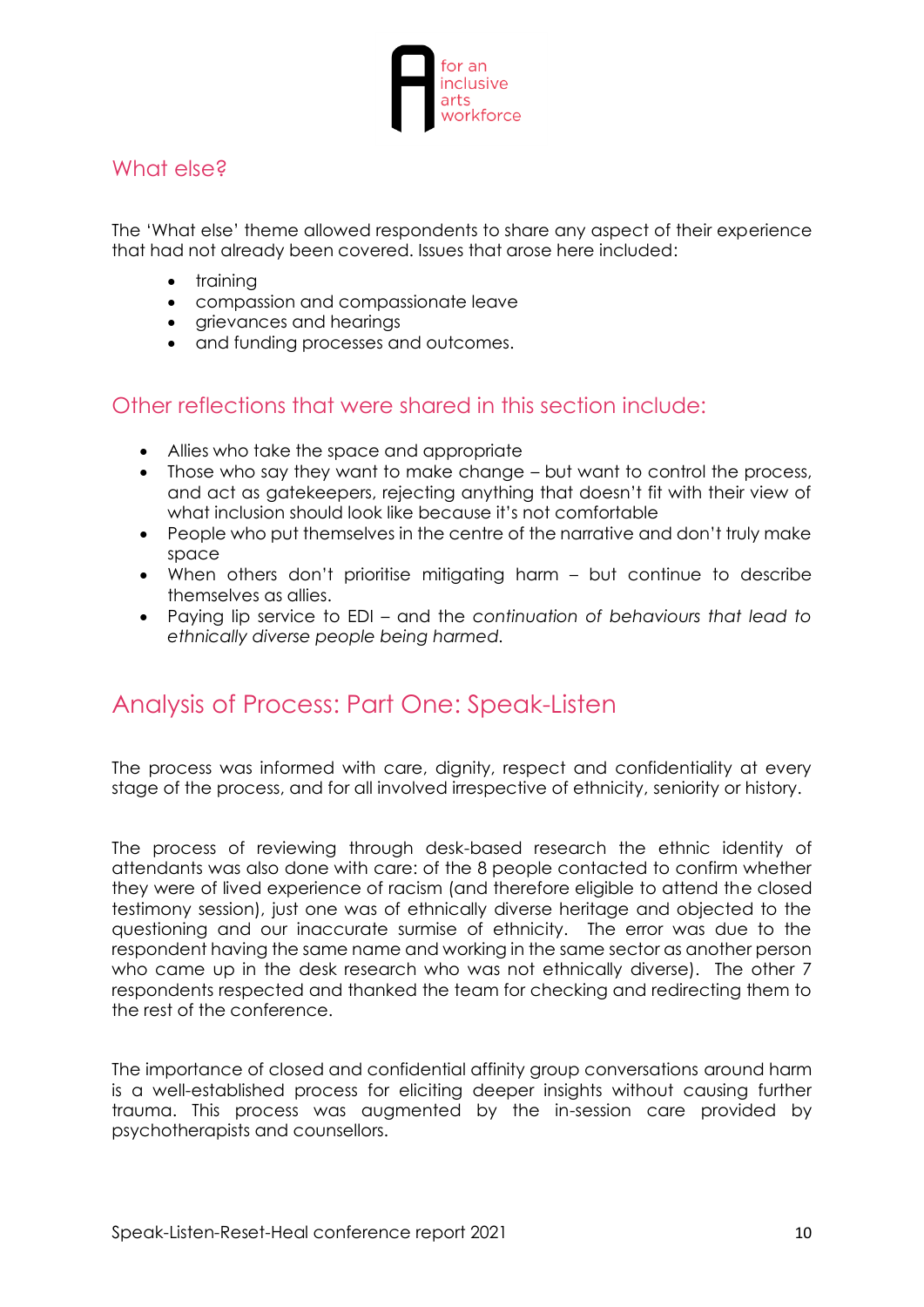

BSL interpretation and live captioning was available throughout all sessions.

### <span id="page-10-0"></span>Reflections on Content and Delivery

Due to the global pandemic, the conference needed to take place online, with Zoom chosen as the platform for delivery as it was cost-effective, widely used, and had a range of functions to support access.

For each event, a full event support team was recruited, including BSL Interpreters, Event Assistants, Facilitators and Technical Support.

The format for delivery was originally conceived as being:

- Part 1: one meeting with breakouts for Black. Asian and ethnically diverse participants only
- Part 2: one large scale webinar for anyone across the industry to hear the testimony shared during Part 1
- Part 3: five concurrent meetings with breakouts for anyone across the industry to consider what action they might take to effect inclusion, and commit to taking action.

The format evolved rapidly over the course of development in response to the needs of the content and due to increased demand from across the industry to attend the event.

The format for delivery was then re-envisioned as being:

- Part 1: four meetings with breakouts for Black. Asian and ethnically diverse participants only
- Part 2: two Large Meetings with breakouts for anyone across the industry to hear the testimony shared during Part 1
- Part 3: two Large Meetings with breakouts for anyone across the industry to consider what action they might take to effect inclusion, and commit to taking action.

Part 1 required additional meetings to accommodate the large numbers of attendees, whilst keeping care and support at the core whilst testimony was shared.

Giving attendees of Part 1 the time and support in this way was absolutely necessary, however this choice increased the costs from the initial budget of £900 to almost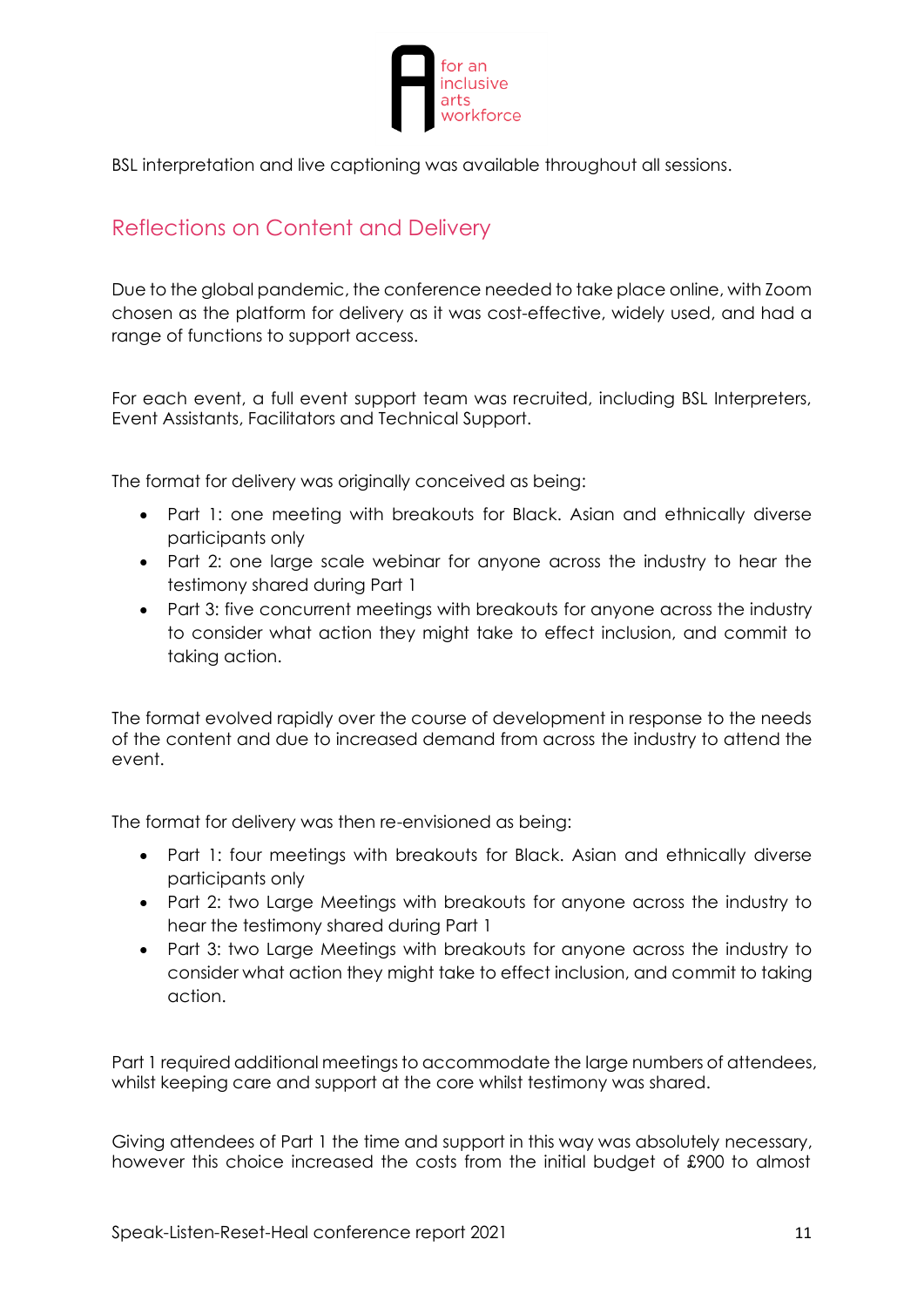

£4,000 plus over £8,000 of counselling support. This then had implications regarding decision-making for Part 2 & Part 3.

The choice was made to deliver Part 2 and Part 3 via Zoom 'Large Meetings' to allow all participants to have their videos switched on. The intention was to ensure that engagement was as high as possible, distractions were kept to a minimum, and to ensure that those most harmed were able to observe engagement to honour the generosity of their sharing testimony at huge emotional cost to them.

The 3-hour allocation for each session was intended to allow time and space for learning and understanding, with break-out sessions planned to help build confidence in talking about racism in mixed affinity and mixed experience groups.

However due to numbers potentially rising above the 1,000 participants that a Zoom Large Meeting allows, with only a few weeks until delivery, a solution was sought to accommodate large numbers of people, whilst being mindful that additional sessions would involve additional costs of event staff, and had the potential to go over the allocated budget.

The decision made by the project team was to split Part 2 into two 1.5 hour sessions and schedule an additional three hour Part 3 session. This decision enabled the team to accommodate all who wished to attend the event and for the conference to be delivered to budget (bearing in mind the costs accrued from the expansion of sessions run in Part 1).

It should be noted that reducing the time allocated to 'reflection' in Part 2 influenced the pace of learning required from attendants, the delivery of content and the ability for attendants to reach full engaged understanding and reflection on the harm caused by theirs and others' actions.

Technical issues relating to capacity and breakout rooms occurred at the start of Part 2. The Zoom Large Meeting add-on and additional breakout rooms (from 50 to 100 rooms) did not work, despite being paid for in advance and despite considerable time spent with Zoom tech support to set it up. As a result, Zoom refunded the payment for the broken functionality.

The conference was halted, and attendees sent to another Zoom link, as well as being offered guided journaling prompts instead of breakout space. The choice was also made to eschew breakouts in Part 3 and rely on Sli-do for interaction.

Unfortunately, there was a repeat of the capacity issue during Part 3, so again attendees were sent another Zoom link on the day.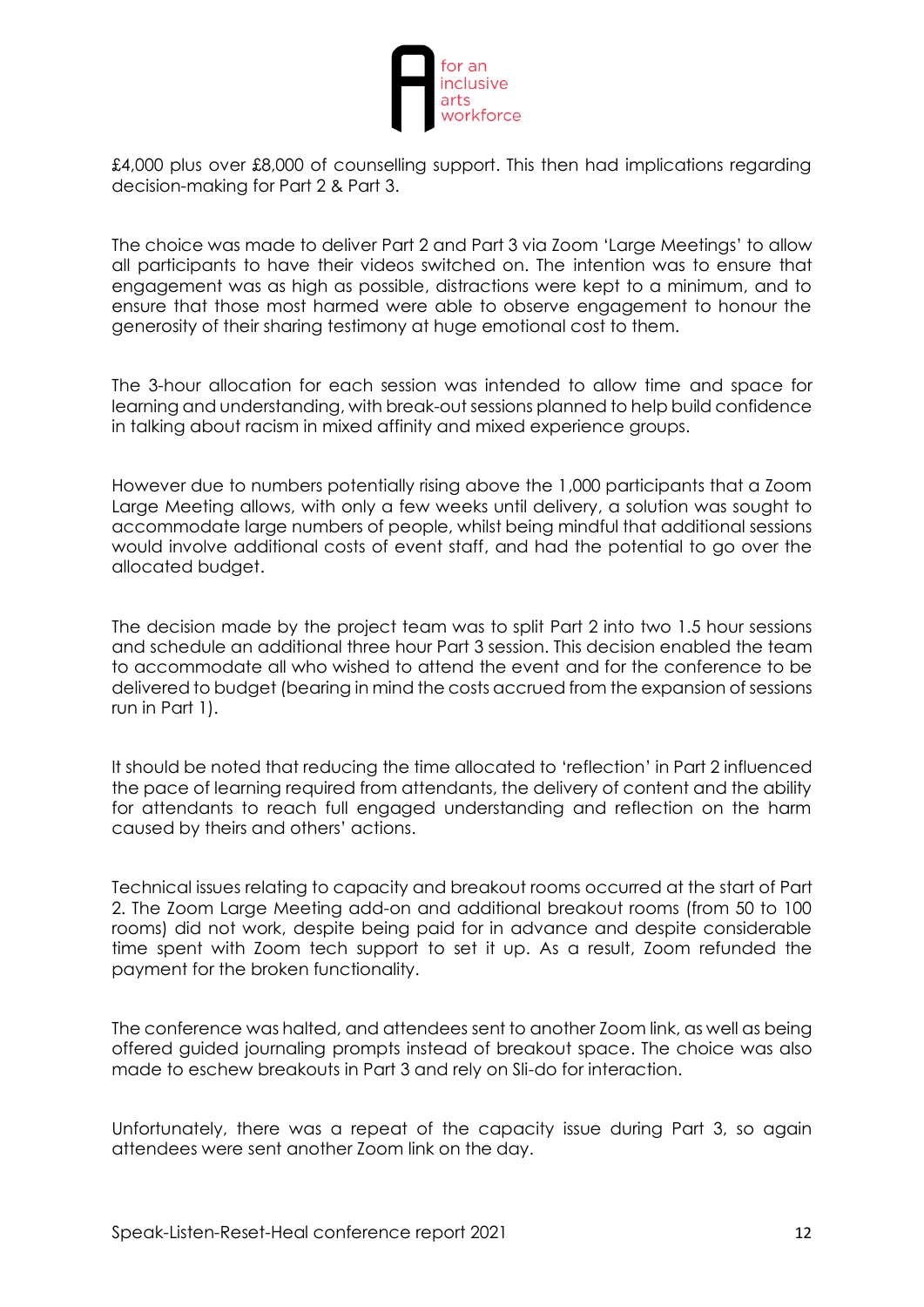

The format that was delivered consisted of:

- Part 1: four meetings with breakouts for Black. Asian and ethnically diverse participants only
- Part 2: two large meetings for anyone across the industry to hear the testimony shared during Part 1
- Part 3: two large meetings, supported by Sli-do, for attendants to consider what action they might take to effect inclusion, and commit to taking action.
- After the conference Inc Arts held an additional 3 x 1.5 hour sessions over the following weeks which were open to the wider sector to aid learning and understanding, and to mitigate for the loss of opportunity for reflection in breakout rooms. These meetings were attended by approximately 40 people and were very well received.

The conference was conceived and planned as the country went into a second national lockdown. Delivering a digital-only event, at scale under these circumstances has been a learning experience for all involved, from the project team to attendees. Lessons will be taken forwards to shape any further projects, events and ongoing work. We are thankful for those who have looked beyond technical gremlins to positively engage with understanding and tackling the issues.

#### <span id="page-12-0"></span>Learnings include:

- Building in additional time to investigate and test technical functionality
- Making choices regarding content and delivery that fit with the capacity of the event team (or budgeting for additional specialist staff)
- Setting out terms of reference for delivery from the outset
- Ensuring trust, communication and shared ways of working are in place, particularly for a delivery team working remotely.

#### <span id="page-12-1"></span>**Attendance**

400 Black, Asian and ethnically diverse industry workers met in a series of Zoom meetings over 2 days in four separate sessions across October and November for Part 1.

Over 1,300 people booked for Parts 2a & 2b, and over 1,300 people booked for Parts 3a & 3b.

Attendees from the theatre sector included senior leaders (Artistic Directors/Joint AD/CEO, CEO/CCO, Company Directors, Executive Directors and Chairs of Boards/Trustees).

English-based and funded organisations/companies represented included ATG, Almeida, Birmingham Hippodrome, Bristol Old Vic, Curve Leicester, Delfont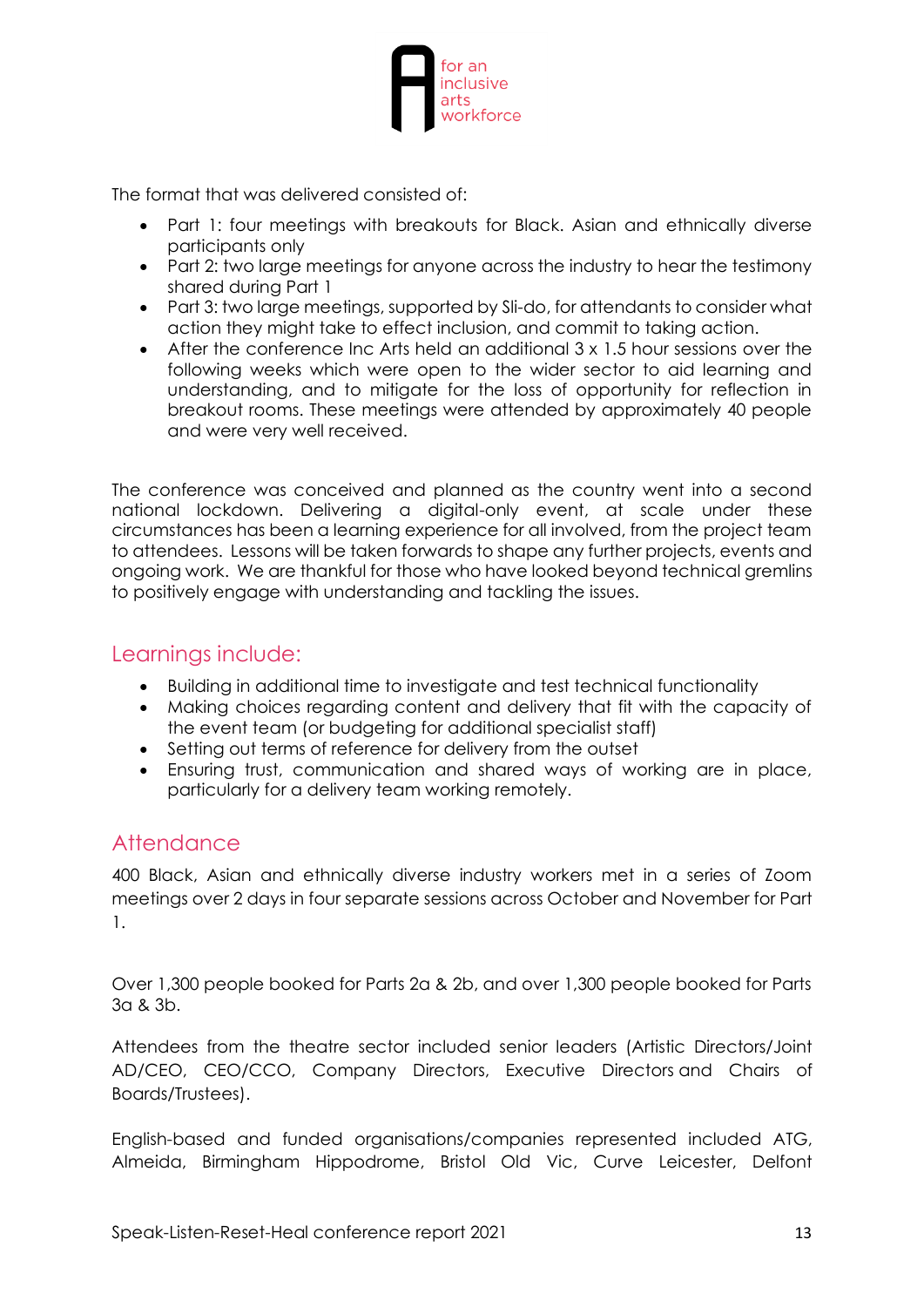

Mackintosh Theatres, donmar warehouse, English National Opera, Frantic Assembly, Fuel, Headlong, Hull Truck, Kenny Wax Ltd, Kiln Theatre, Leeds Playhouse, LIFT, Liverpool Everyman & Playhouse Theatres, Lyric Hammersmith, LW Theatres, Marlowe Theatre, National Theatre, Neal Street Productions, New Adventures, Newcastle Theatre Royal, Nimax Theatres, Nottingham Playhouse, Playful Productions, Royal Exchange Theatre, Sadler's Wells, Southbank Centre, Sonia Friedman Productions, The Old Vic, and Yvonne Arnaud Theatre.

Welsh-based and funded organisations/companies represented included Aberystwyth Arts Centre, Creu Cymru, National Dance Company Wales, National Theatre Wales, Sherman Theatre, Theatr Colwyn, Venue Cymru and Wales Millennium Centre.

Scottish-based and funded organisations/companies represented included Edinburgh Festival Fringe Society, Edinburgh International Festival, National Theatre of Scotland and Pitlochry Festival Theatre.

Dance organisations/companies represented included Birmingham Royal Ballet, Boy Blue, Candoco, Dance Base Scotland, Dance Umbrella, Dance East, East London Dance, English National Ballet, Hofesh Shechter Company, New Adventures, Northern Ballet, Phoenix Dance Theatre, Royal Ballet, Siobhan Davies Dance, South East Dance.

Drama Colleges represented included Guildford School of Acting, Mountview, RADA, Royal Central School of Speech & Drama, and Royal Conservatoire of Scotland.

# <span id="page-13-0"></span>Review of outcomes

Feedback from the session reflected that the sessions offered the ethnically diverse cohort

- Catharsis a chance to be heard and their experiences acknowledged
- Fellowship knowledge that their experiences were not in isolation
- Mental health support through 1-1 sessions and post-conference support through Inc Arts Minds, in partnership with Chanua Health
- Support from others in the session, validating experiences and offering acknowledgement of skills, experience and talent.

For the wider sector the sessions offered

- Specific and generalised examples of what racism looks like when it is not overt
- An understanding of how systems and processes have a negative impact on ethnically diverse creatives
- Opportunities to begin the process of understanding how to take effective antiracist action.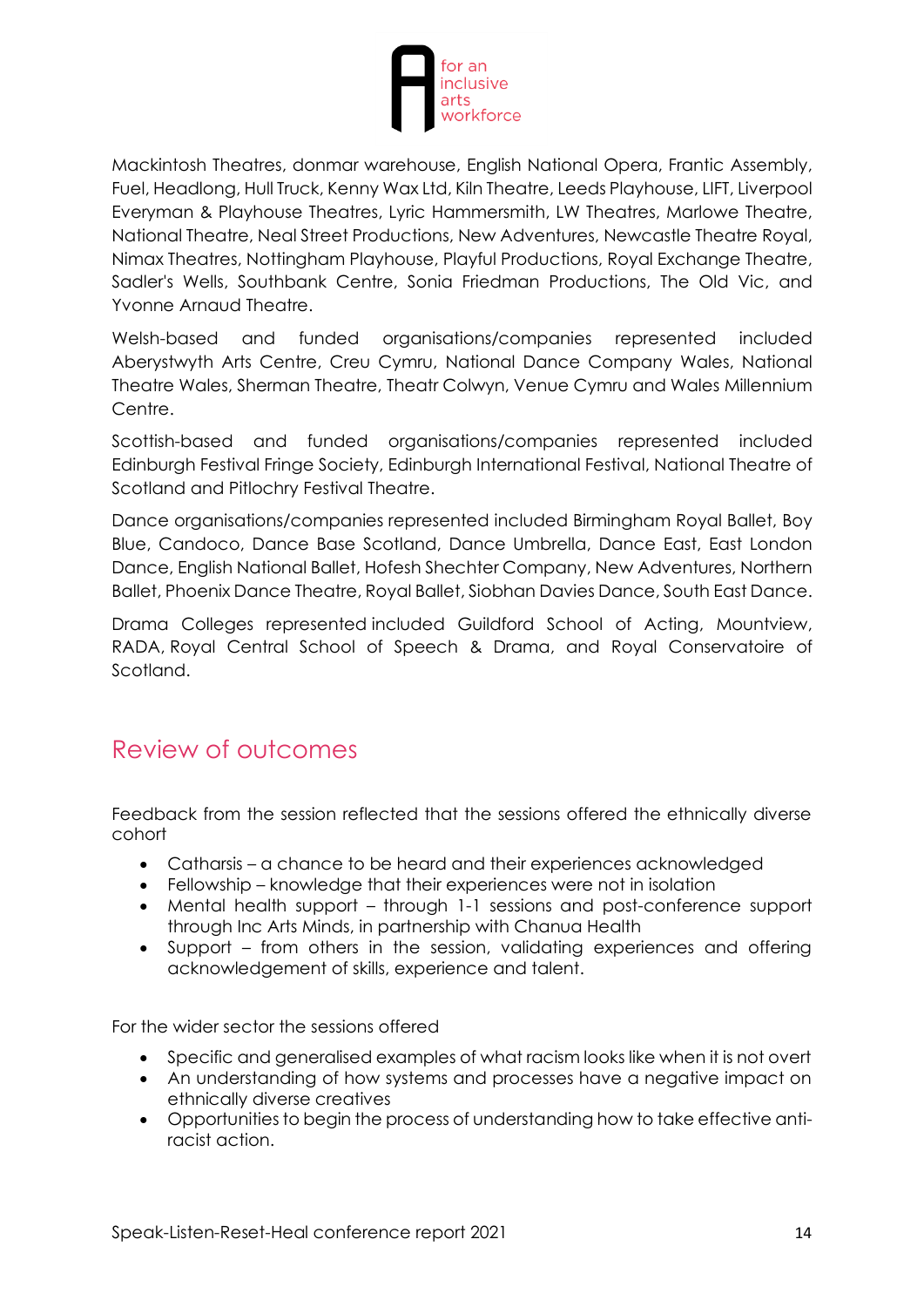

Feedback has been overwhelmingly positive with regard to raising understanding and awareness of how racism manifests, and how to take anti-racist action.

<span id="page-14-0"></span>Feedback from Session 1: What aspect of the session was of most value to you?

> *Hearing people's stories how we share so much and across backgrounds and cultures. The safe building responses from host facilitating - felt very held by her!*

*hearing, listening, being heard, the care taken, the care shown by the organisers of the event*

*Getting the opportunity to see and hear from other Black people in the industry and knowing I'm not alone.*

*I really valued hearing other experiences and knowing that I wasn't the only one experiencing this. Many times when incidents have happened, being the only coloured person in the room I have never thought of asking other peers if they have had similar experiences so openly until this year!*

*Hearing others' testimonies, it made me engage with the breadth of the challenge and see the wider systematic issues that need to change, and to know there are allies is so empowering. I really value how [Inc Arts] held the space with such compassion, it made me feel safe enough to share a story.*

*Creating a space for us to share our experiences and collectively hold one another. Though we are strangers we have an affinity and to be able to just be in a space where we can hear each other I thought was of incredible value.*

*The main group discussion. Please can these talks continue? It was so great being able to see that there are so many of us. Never seen so many POC before*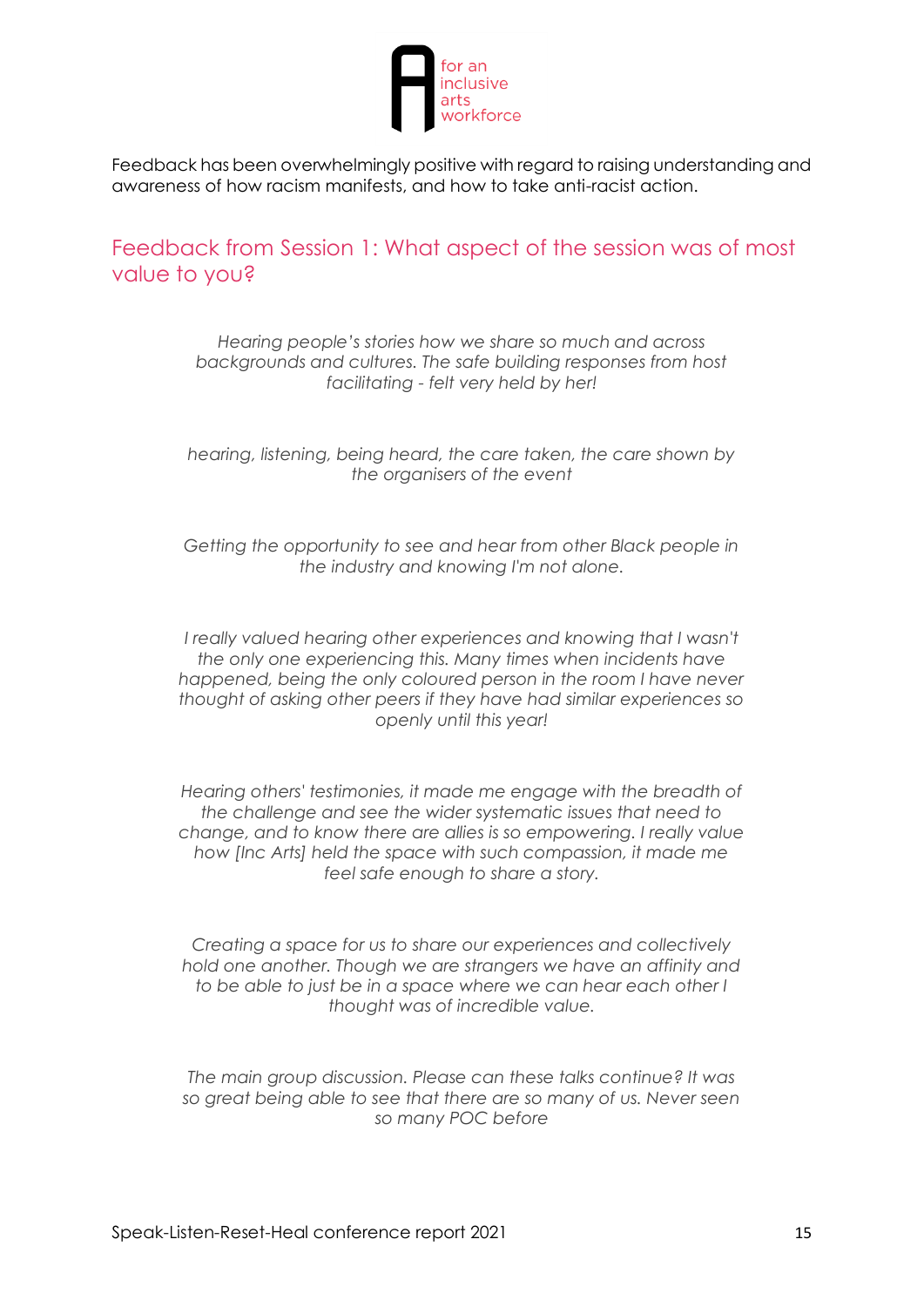

*Hearing others share as you believe it is only you and you carrying shame.*

*Listening to everyone. Feeling I am not alone. Being able to identify with others going through same thing for the first time in 10 years of being in the sector*

*Feeling part of a community who understood the issues*

*the very end comment around holding organisations to account, especially at a time when they've made a lot of knee jerk reactions to the BLM movement in the UK*

*The chance to speak without having to explain everything in context to and audience people who can't possibly understand. Being understood in context before you speak out is not the norm.*

*It was valuable to hear from other people who experience racism who are at different stages in their lives and careers because it helped me feel empowered that it's not a 'me' problem.*

## <span id="page-15-0"></span>Feedback from sessions 2 and 3

*An important initiative and we stand to gain a lot from this conversation as a whole industry.*

*Thank you for today's session. It was brilliant, challenging and really well handled.*

*The content of the session was really insightful and impactful.*

*Congratulations on an amazing event! So powerful. I'm excited by this and where it will lead. Really amazing work, and so so important.*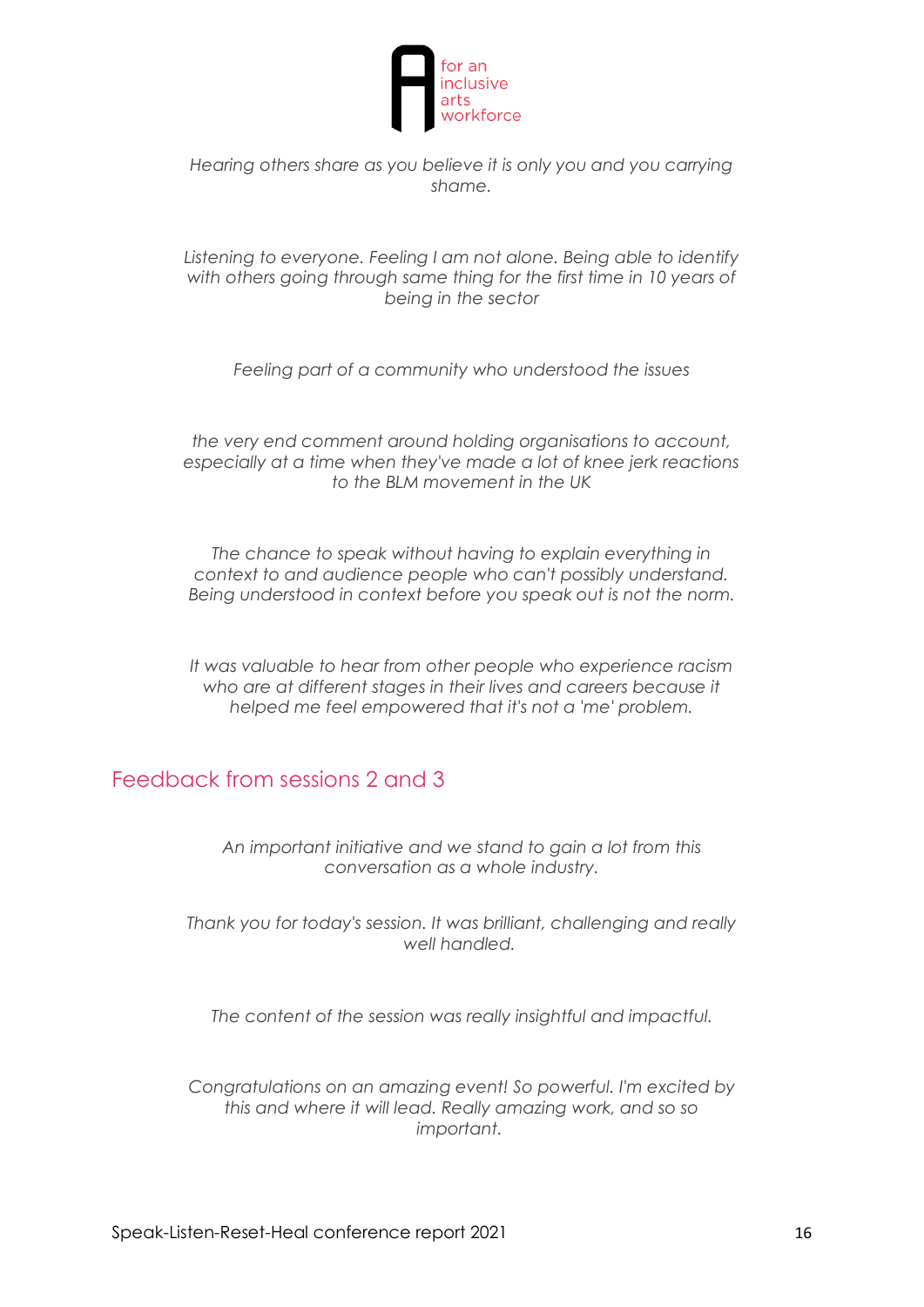

*There were important messages delivered and the right people hearing them. It's setting the scene for change and I think we've made a start. Now to see how we act on it.*

*An overarching positive was the level of attendance and engagement in the session, which shows there's a shared ambition across much of the industry, which is so desperately needed in order to affect real change.*

#### <span id="page-16-0"></span>Feedback from sessions 3

Attendants were polled on what actions they felt were most important to take. The polling tool, Sli.do, also allowed attendants to post questions and comments anonymously. Below is a selection of the comments received. Questions regarding practical application have been taken forward and addressed where possible in the Unlock accountability framework.

*How can I commit to diversifying a Senior Leadership Team if no staff leave? I'm not sure how theoretical you need my answers to be?*

*I would like to hear examples of organisations or individuals who have achieved some success on the journey to these goals, so we can learn from good practice*

*There are some excellent ideas here ... but in the fringes of the country where the diaspora is limited, the practicality of some is questionable.*

*Regional differences in demographics and communities need to be taken into consideration for diversity targets.*

*I'm not sure if answers to a rapid-response poll like this should be used in a report that holds people to account in the future.*

*Why are we all gathering to fill in a questionnaire that we could complete in our own time, esp' since we're not discussing any of it?*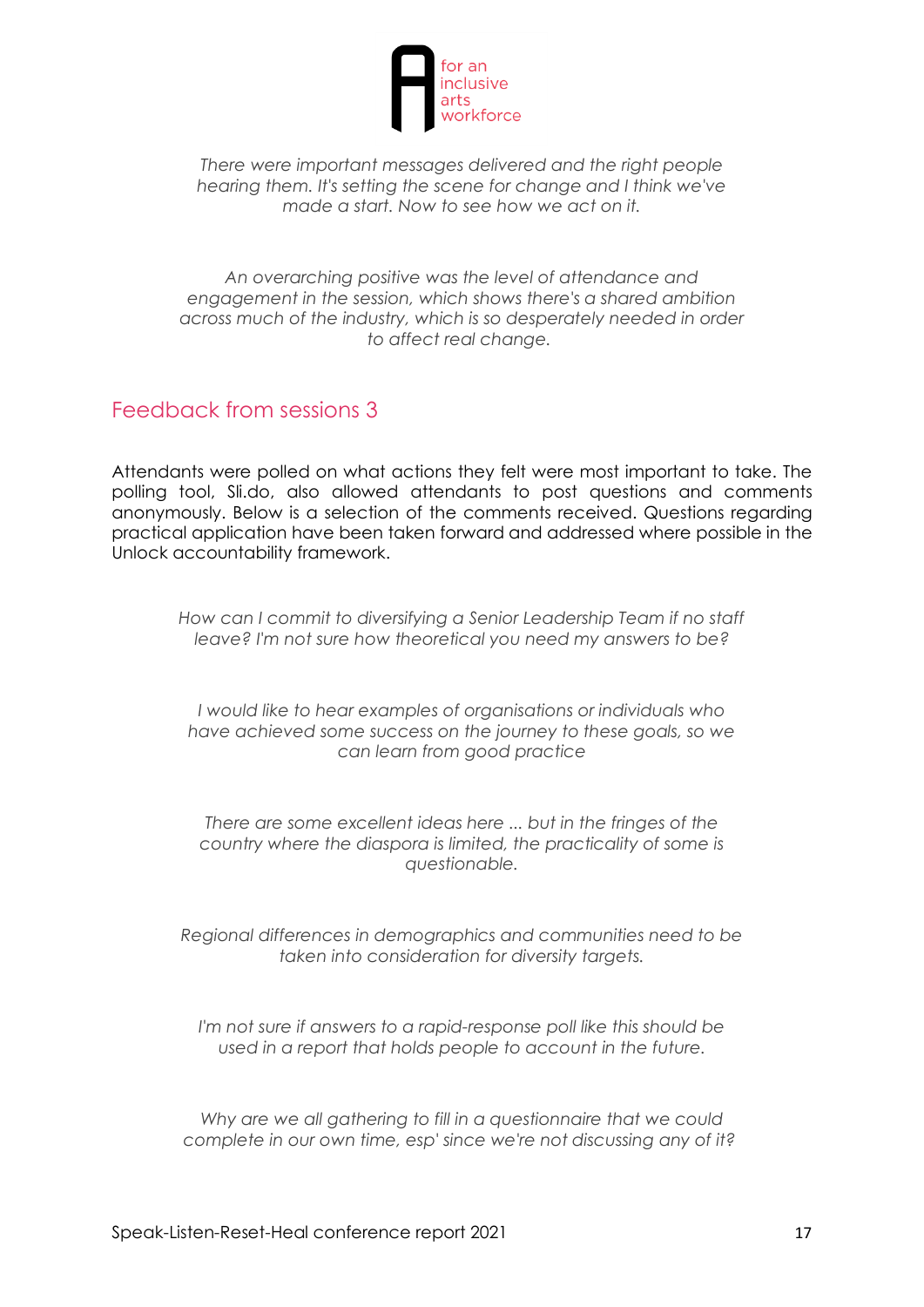

*I consider myself someone who's pretty experienced in reading and responding to policy suggestions but even with that experience I'm struggling to keep up*

*In seeking to minimise racism & its harm, disability's very much overlooked. This is not my first experience of such a thing, which is aggravating.*

*want to know more about how to protect a diverse company when visiting a non-diverse part of the country*

*'Share job roles with ethnically diverse networks 24 hours before you advertise elsewhere' suggestion - what does this do?*

*If large org, I wonder if there are ways I can commit to seeking to influence rather than commit to making it happen (because many functions out of my hands!)*

*I'd be interested to hear more about the photos at interview stage, I've not come across this before*

*Very sad that a lot of my answers are N/A. This is amplifying how a lot of my frustrations and abuses are deeply systemic and steeped in positions of power.*

*Some of the comments below show exactly why we need discussions like this & that there is a clear need for EVERYONE to understand diversity and discrimination!*

<span id="page-17-0"></span>Part 3: Reset-Heal: what did people commit to on the day?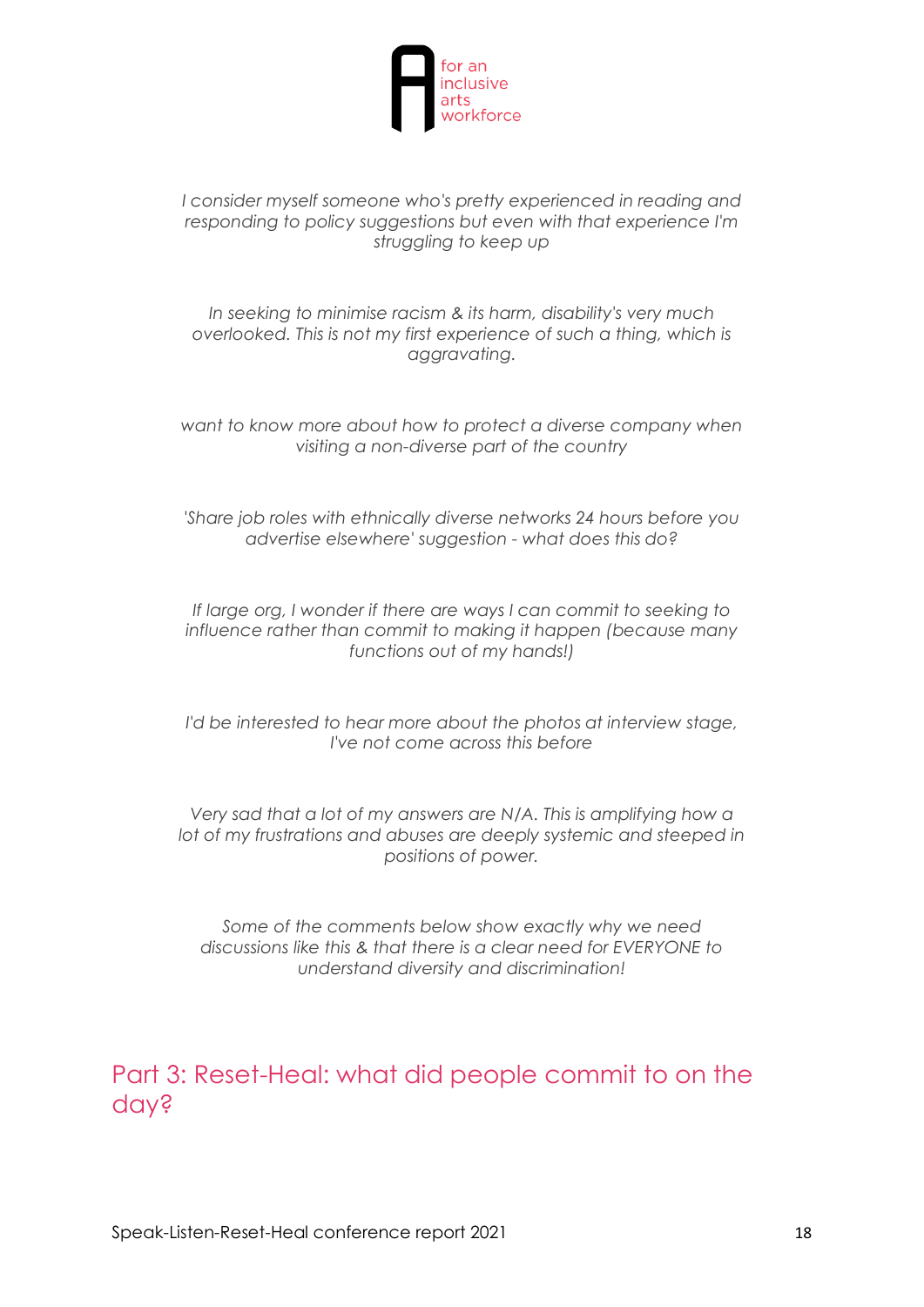

The final part of the conference was devised as an opportunity to have the sector make concrete, specific and measurable commitments to change.

Following feedback from the project group that sector leaders attending the conference would not be able to commit to any actions on the day without consultation with their teams, this session then focused on sharing examples of the kinds of actions individuals and organisations could take, and gaging responses to the suggestions by way of polls run on Sli.do.

The polls asked attendants to select actions that in their opinion were most important for the sector to implement immediately, and also articulate what individuals would commit to immediately.

Through not committing individuals to action, the third part of the conference became a test-bed for what has now been incorporated into Inc Arts Unlock.

Attendants were asked to consider changes around recruitment and hiring practice, staging of works, support for ethnically diverse people, and provision of mental health support and feedback processes that are confidential and diverse-led.

The polls asked attendants to select actions that in their opinion were most important for the sector to implement immediately, and also articulate what individuals would commit to immediately.

The third part of the conference became a testbed for what has now been incorporated into Inc Arts Unlock.

We were not able to commit individuals to action during the conference as commitments of this nature are for Board and senior management team consideration. However through polling we were able to determine both appetite for change, and priority for actions. We used these insights to shape Inc Arts Unlock.

Inc Arts Unlock has gathered the statements, recommendations and demands made by ethnically diverse organisations over the summer and converted them into SMART actions.

Due to be launched at the end of March 2020, it is a process that builds on the conference and provides transparent, confidential and measurable actions for organisations and individuals to take to make anti-racist change. It is a direct and comprehensive outcome of the conference.

Unlock offers over 150 actions for organisations to take – ranging from actions requiring minimal resource, through to actions which will require resource, time and significant behavioural change to achieve. It also offers organisations the chance to add details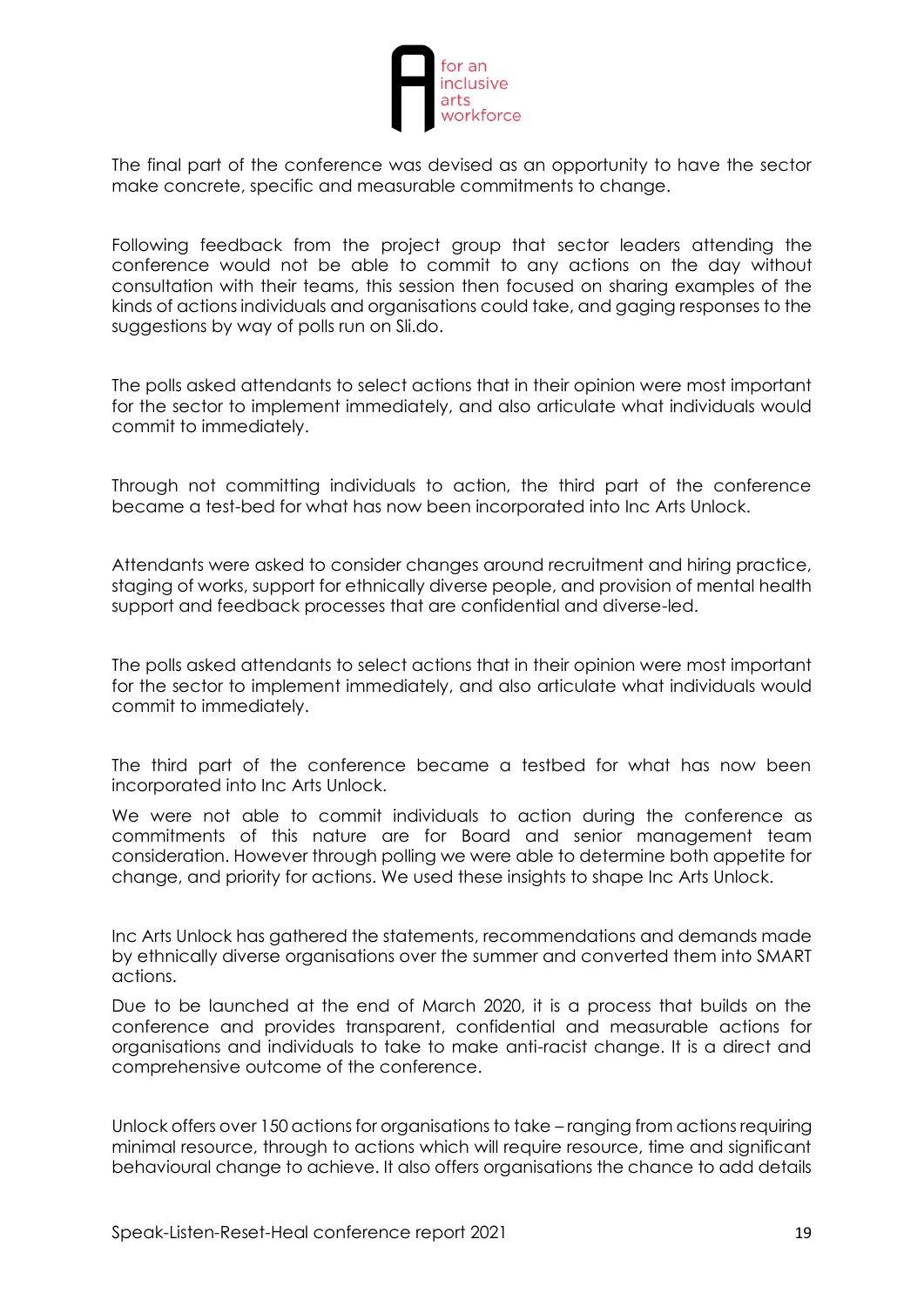

of the actions they are doing that are not already listed in the suggestions. This is a valuable part of the process as over time we will build and share case studies for others to learn from, and use to build sustainable change.

It is a process that, like the conference, comes with no judgement and no censure. What's important is that as many organisations can participate with confidence, so that it's possible to see a sector-wide change.

Unlock will reflect the values of the anti-racism conference by ensuring confidentiality, anonymity and championing positive change throughout the process. The positive experience of conference attendants demonstrates the high regard Inc Arts has for trust, dignity and confidentiality being at the heart of all we do.

It is important for as many organisations to take part in the Unlock process so that we can help all organisations where needed, and can celebrate a UK-wide movement towards change, in a way that makes monitoring and accountability a kind, positive and supportive process.

# <span id="page-19-0"></span>Actions for the theatre and dance sectors

Inc Arts Unlock [\(https://www.incartsunlock.co.uk/\)](https://www.incartsunlock.co.uk/) has gathered the statements, recommendations and demands made by ethnically diverse organisations over the summer and converted them into SMART actions.

Due to be launched at the end of March 2021, it is a process that builds on the conference and provides transparent, confidential and measurable actions for organisations and individuals to take to make anti-racist change. It is a direct and comprehensive outcome of the conference.

There are over 150 options to consider in Unlock, most of which require leaders to have time to consider and consult with teams.

Through using Unlock organisations are invited to have support in setting goals, organisational goals and enable them to set 3 month, 6 month, 18 month or longer timescales for making change.

The process also includes case studies, relevant legislative information (around the Equality Act and employment law) which address responses received during Part 3 of the conference.

Most importantly, through agreeing to the confidential Unlock process, organisations can get support from the Inc Arts team to progress goals, and a picture of sector-wide EDI engagement can be built over time, allowing individual organisations to selfcompare their own progress against that of the wider sector.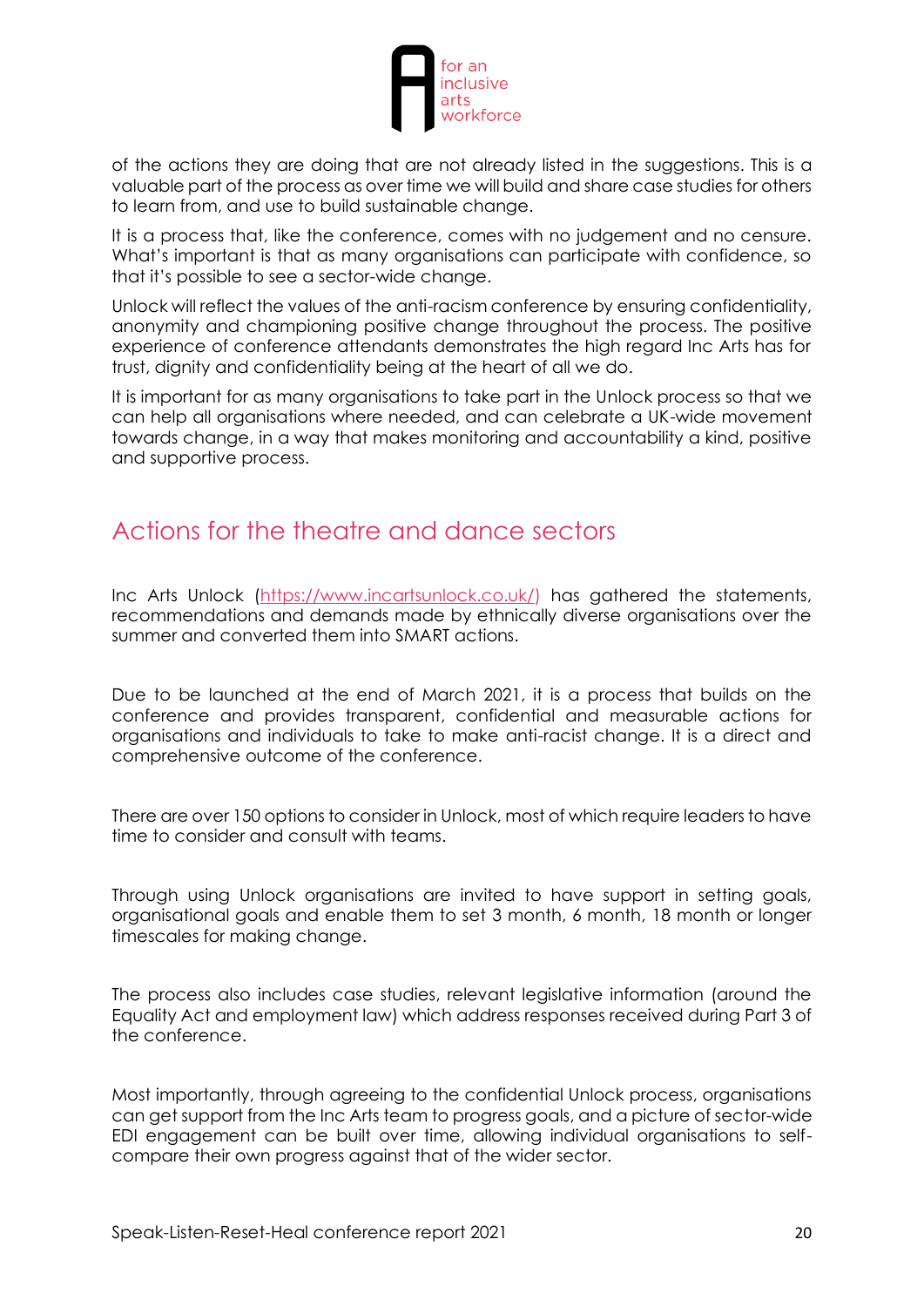

The examples below are Level 1 and 2 actions – requiring in some instances resource reallocation.

#### **HIRF**

- Advertise all roles beyond your usual social media channels and website.
- State in your ads that you reimburse anyone who is interviewed and provide a link to claim when you notify people for interview.

#### **WORK**

- Devolve and diversify duties within existing job roles: consider how you can provide opportunities for individua ls to lead on projects within business areas.
- Set inclusion targets for all staff involved in hiring.

#### **POLICY**

• Ensure your anti-racism policies are created/reviewed by those with lived experience of racism.

#### FINANCE

- Allocate budget provision for regular EDI work.
- Provide leadership opportunities for ethnically diverse candidates for midcareer roles with commensurate salary uplift on projects.

## <span id="page-20-0"></span>Budget and fundraising

The project was originally budgeted for £46,000, and the final project costs were £44,756.29, which broke down into:

| $\bullet$ Part 1:                                   | £3,923.18 |
|-----------------------------------------------------|-----------|
| • Part 2:                                           | £2,930.00 |
| • Part 3:                                           | £2,049.15 |
| • Mental health support (Inc Arts Minds):           | £8,690.00 |
| • Technical, legal, & translation costs:            | £7,313.96 |
| • Inc Arts project management and facilitation fee: | £6,950.00 |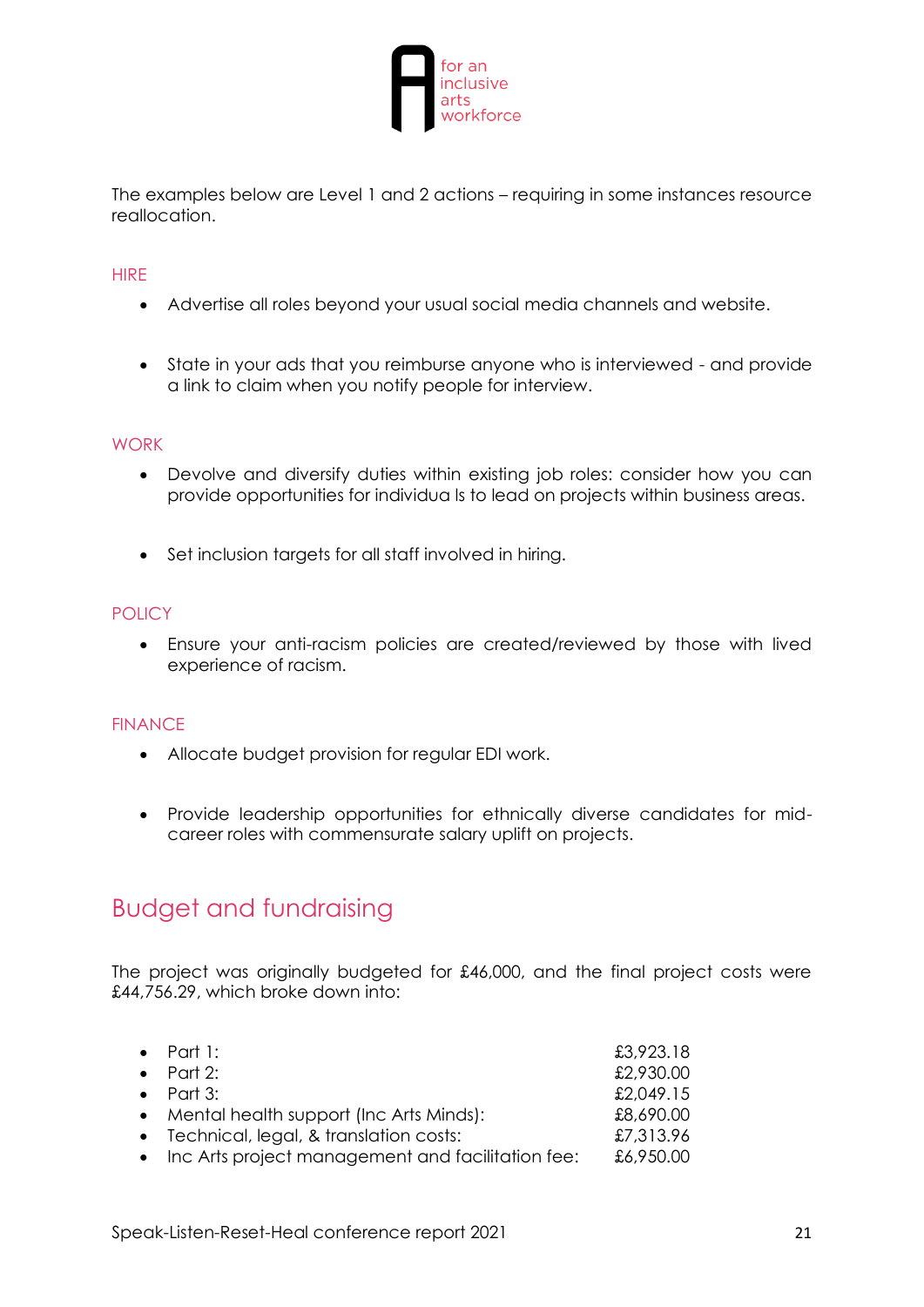

- Project management support:
- Inc Arts Research & Development fee:
- **Evaluation Report (Inc Arts):**

| £3,900.00 |  |
|-----------|--|
| £6,600.00 |  |
| £2,400.00 |  |

To ensure the conference was accessible to all, it was decided that the conference would be free to attend. In recognition of the issues being discussed attendees were encouraged to make a voluntary contribution to Inc Arts Minds, a support fund for the emotional wellbeing of the UK's ethnically diverse theatre and dance workforce.

Consequently, the full £46,000 conference costs were fundraised by SOLT/UK Theatre and Tali Pelman. The conference organisers thank all those who supported this initiative. Please see below for full list of sponsors.

All those involved in delivering the Conference were paid, including the chairs/facilitators, actors reading out testimonies, captioners, BSL Interpreters, scribes, project managers, and counsellors.

# <span id="page-21-0"></span>**Thanks**

The conference was made possible with the generous support of sponsors and partners, and the huge efforts made by both the SOLT/UK Theatre Team, and Inc Arts team and freelancers. Thank you to all who made it possible.